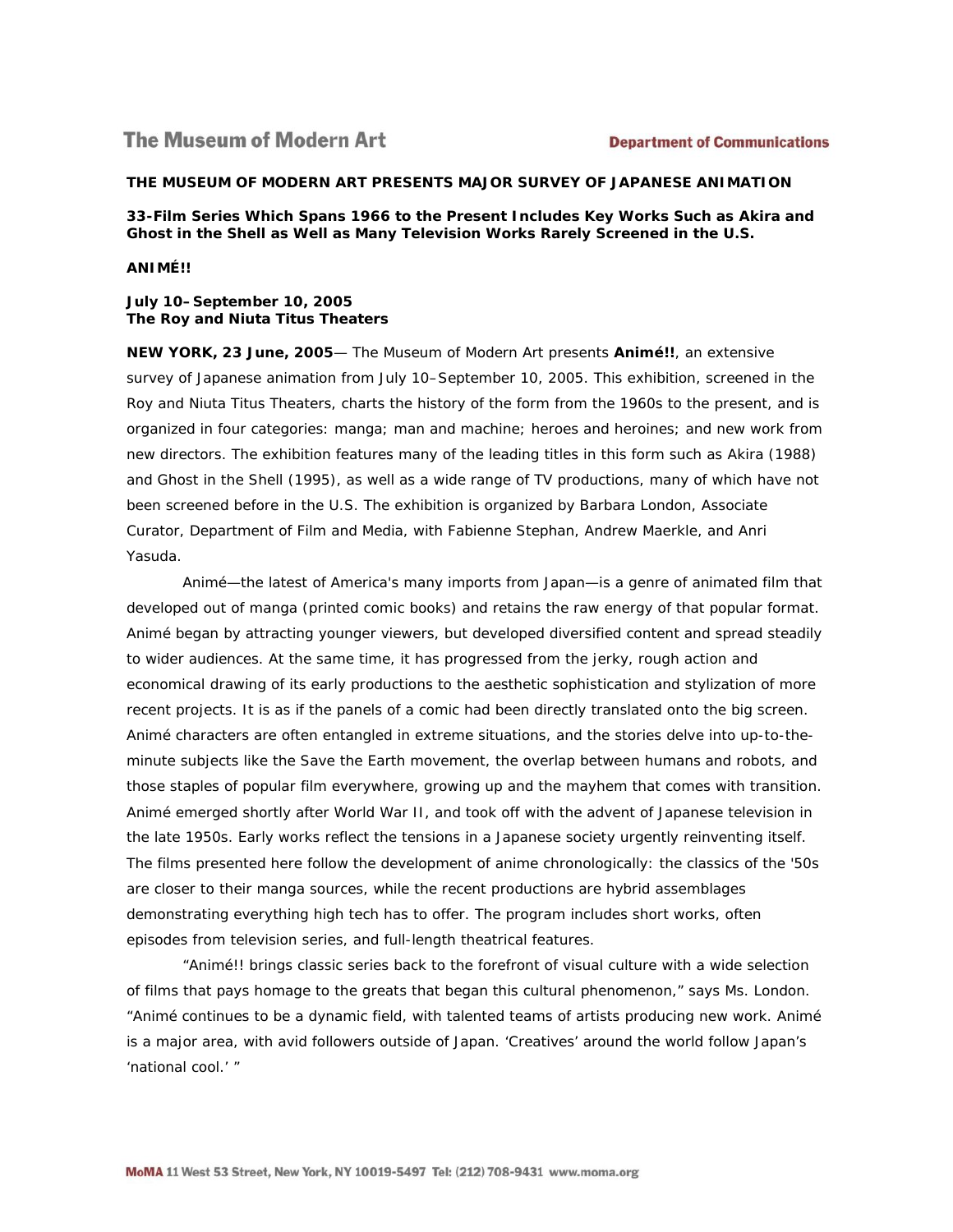All works are subtitled in English except where noted.

*This exhibition is supported by Walt Disney Studios, The Japan Foundation, and The International Council of The Museum of Modern Art.*

**Hinotori (The Phoenix: Chapter of Dawn)** [4 episodes]. 1966/2004. Japan. Manga by Osamu Tezuka. HD version directed by Ryousuke Takahashi. Hinotori is the tale of a mythical bird and man's unending quest for immortality, from the distant past to the far-off future. In English. 100 min.

Sunday, July 10, 2:00 (T1); Friday, July 15, 6:00 (T2)

**Akira**. 1988. Japan. Directed/manga by Katsuhiro Otomo. When Neo Tokyo, motorcycle gang–member Tetsuo Shima becomes mixed up with a secret government project known as Akira, he is given supernatural powers that he then uses to try and destroy his captors along with the entire city. Conspiracy theories, telepathic and telekinetic children, and wild motorcycle rides decorate the neon-lit urban landscapes in a film that tests the human will and true friendship. 124 min.

*Monday, July 11, 6:00; Wednesday, July 20, 6:00. T1*

**Ranma 1/2: P-P-Chan, He Is Good for Nothing.** 1989. Japan. Directed by Tsutomu Shibayama. Manga by Rumiko Takahashi. Heir to the *Anything Goes* School of Martial Arts, Saotome Ranma must deal with his arranged marriage as well as a world of people who want to get in the way, all the while hiding an ancient Chinese curse that turns him into a girl when splashed with cold water. 25 min.

**Urusei yatsura (Beautiful Dreamer)**. 1984. Japan. Directed by Mamoru Oshii. Manga by Rumiko Takahashi. After a botched invasion of earth, high school student Ataru Moroboshi finds himself engaged to Lum, an alien princess with the attributes of a demon, including horns, tiger-skin bikini costume, a bad temper and a tendency to electrocute first and ask questions later. 90 min.

*Monday, July 11, 8:00; Sunday, July 17, 2:00. T2*

**Rurouni Kenshin** [episode 1]. 1996. Japan. Directed by Kazuhiro Furuhashi. Manga by Nobuhiro Watsuki. At the start of the Meiji Restoration, reformed samurai killer Himura Kenshin swears to protect a once-proud school of swords from criminals, government intrigue, his past and his reputation. 25 min.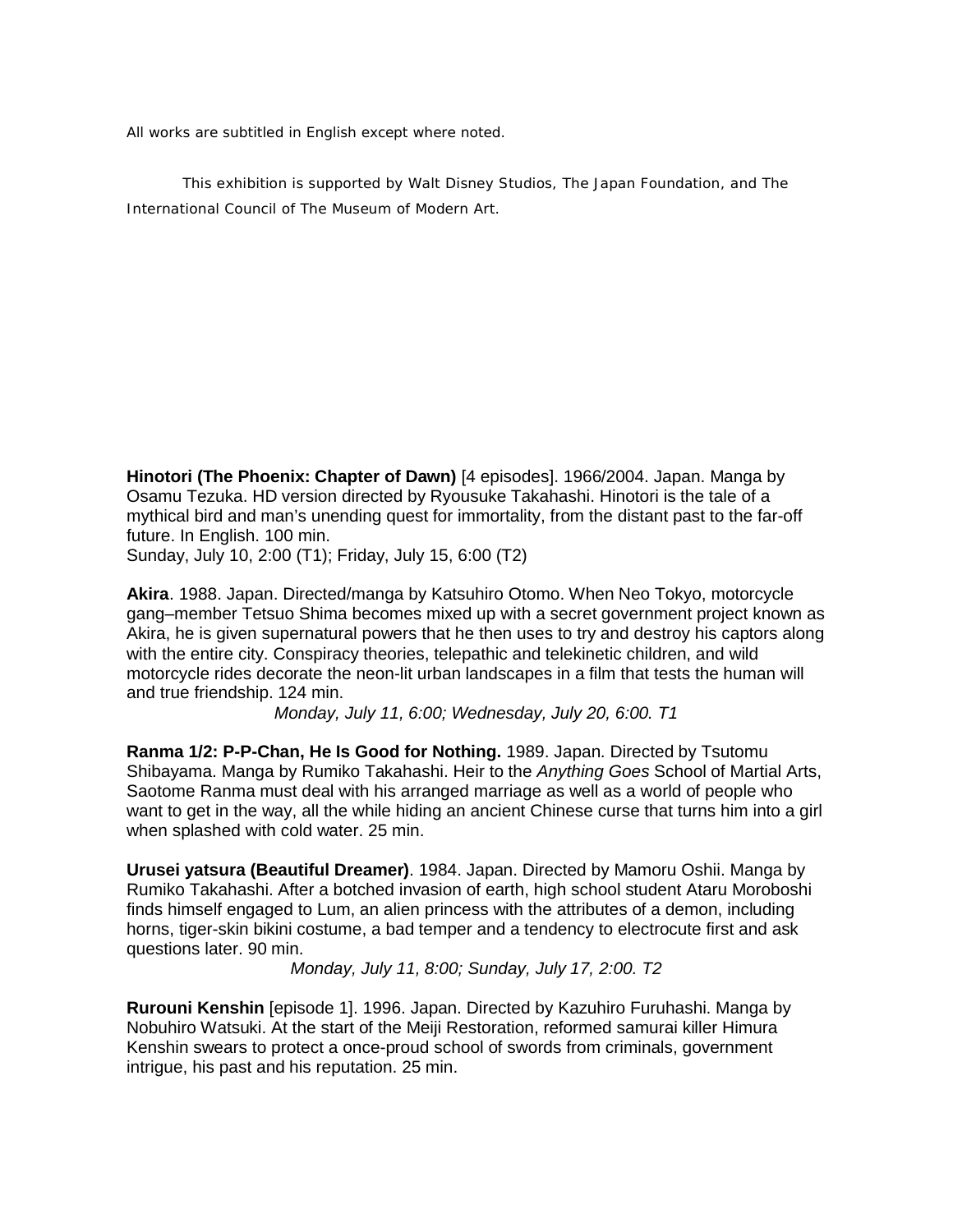**Crayon Shin-chan: Tip and Run! Pig Hoof Battle.** 1998. Japan. Directed by Masaaki Yuasa. Manga by Usui Yoshito. Shin-chan, a precocious and curious child, goes on wild adventures in this anime series that features the not-so-cute side of childhood. 50 min. *Wednesday, July 13, 6:00; Monday, July 18, 6:00. T2*

**Ginga tetsudô 999 (Galaxy Express 999)** [episode 1]. 1978. Japan. Directed by Nobutaka Nishizawa. Manga by Leiji Matsumoto. Hoshino Tetsuro journeys toward the Andromeda Galaxy from Earth in this sci-fi adventure that delves into the many allegories and parables of psychology and the human spirit 25 min.

**Waga seishun no Arcadia (Space Pirate Captain Harlock: Arcadia of My Youth).** 1982. Japan. Directed by Tomoharu Katsumata. Manga by Leiji Matsumoto. The original space pirate, Captain Harlock, a man haunted by his unsettled past, travels to confront an alien force that threatens all of humanity in direct defiance of the unjust Illumidas Occupation Forces. 130 min.

Friday, July 15, 8:00 (T2); Thursday, July 21, 8:00 (T1)

**Tetsuwan Atomu (Astroboy)** [episode 1]. 1963. Japan. Directed/manga by Osamu Tezuka. The first android ever created in manga, anime, cartoons, and comic books, Astroboy was an irresistible robot with a heart of gold who fought for humankind and in the process, proved him own humanity. 25 min.

**Fushigina Merumo (Marvelous Melmo)** [episode 1]. 1971. Japan. Directed/manga by Osamu Tezuka. Granted a strange batch of magical candy from heaven, Melmo discovers that she is able to transform her age and others' at will. 25 min.

**Hinotori (The Phoenix: Chapter of Dawn)** [episode 1 only]. 1966/2004. Japan. HD version directed by Ryousuke Takahashi. Manga by Osamu Tezuka. Hinotori is the tale of a mythical bird and man's unending quest for immortality, from the distant past to the far-off future. In English. 25 min. Program 75 min.

*Saturday, July 16, 2:00. T2*

**Dragonball: shenron no densetsu (Dragon Ball: Legend of the Dragon).** 1986. Japan. Directed by Daisuke Nishio. Manga by Akira Toriyama. The movie that started a revolution in anime also popularized the genre in the U.S. This loose reworking of a classic Chinese tale tells the story of Son Goku the monkey boy, and his first encounter with the legendary wish-granting Dragonballs. 45 min.

*Saturday, July 16, 4:00. T2*

**Boku no chikyu wo mamotte (Please Save My Earth).** 1994. Japan. Directed by Kazuo Yamazaki. Manga by Hiwatari Saki. Seven teens begin remembering that they are reincarnations of a group of alien scientists who had been studying Earth from a hidden observatory on the moon. But with their old memories come old abilities, feelings and agendas and events surrounding the deaths of their previous incarnations changes some of them for the worse. 30 min.

**Shoujo kakumei Utena (Revolutionary Girl Utena)** [episode 1]. 1997. Japan. Directed by Kunihiko Ikuhara. Manga by Chiho Saito. Cross-dressing Utena Tenjo journeys to the School of Roses in search of her prince only to discover that at this school, fights are resolved with sword duels. 25 min.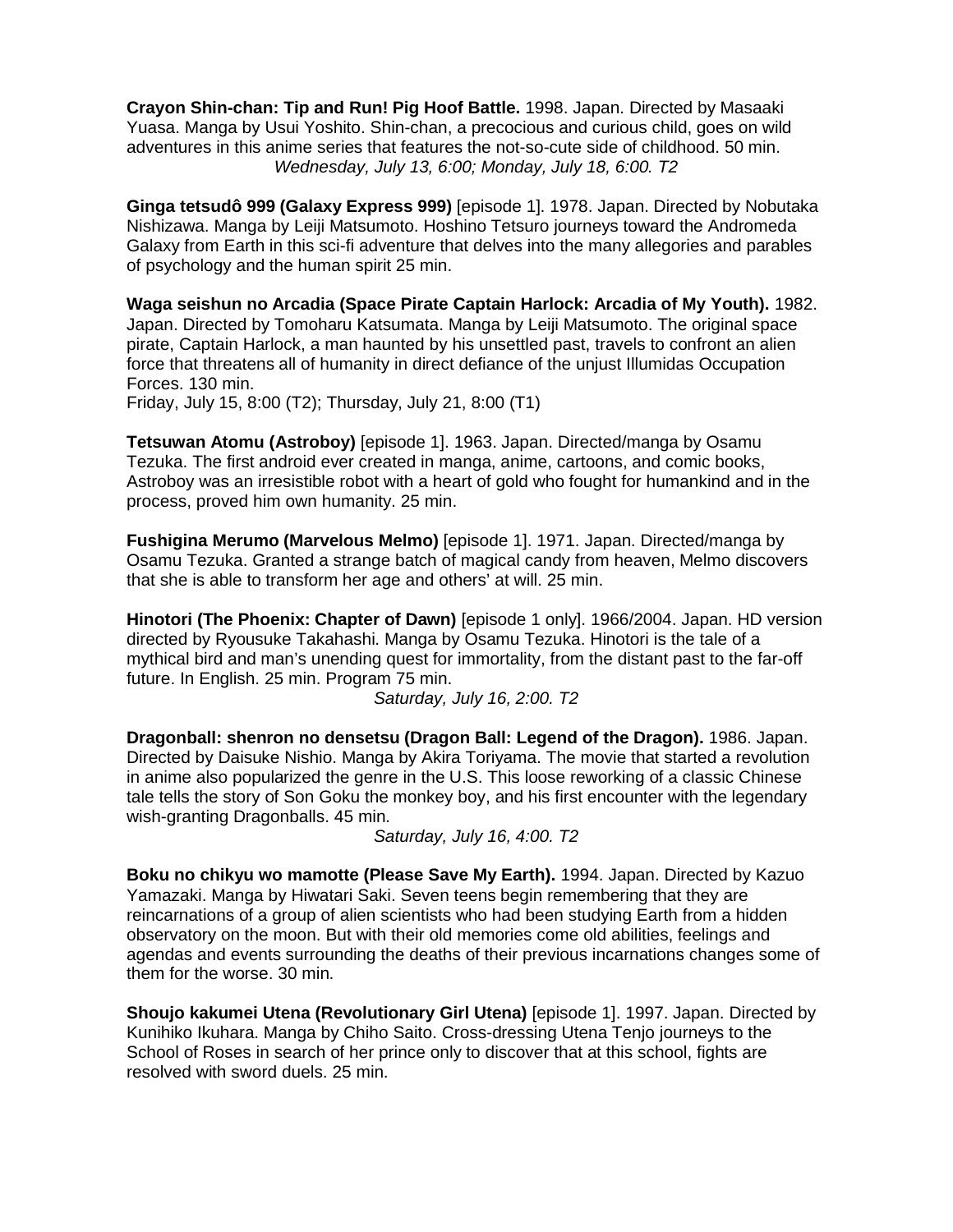**Kareshi kanojo no jijo (His and Her Circumstances**) [episode 1]. 1998. Japan. Directed by Hideaki Anno. Miyazama Yukino is the perfect girl on the outside: sweet, helpful, brilliant, and athletic. On the inside however, she's lazy, temperamental, slovenly, incredibly vain and willing only to work so that she can keep up appearances. Her world, however, is thrown upside-down when her rival discovers her secret. 25 min. Program 80 min. *Wednesday, August 24, 6:00. T1*

**Samurai 7** [episode 1]. 2004. Japan. Directed by Toshifumi Takizawa. In an age when warriors enhance their bodies mechanically, the samurai code still lives on in this sci-fi recreation of Akira Kurasawa's original *Seven Samurai* movie. 25 min.

**Samurai Champloo** [episode 1]. 2004. Japan. Directed by Shinichiro Watanabe. Manga by Dai Sato, Shinji Obara. Mugen is a violent and womanizing samurai. Jin is a traditional and well-mannered swordsman. Two polar opposites are brought together when they're saved by a ditzy waitress named Fuu who demands a favor in return for saving their lives. 25 min.

**Keroro Gunso (Sergeant Keroro)** [episode 1]. 2004. Japan. Directed by Sato Jun'ichi. Manga by Yoshizaki Mine. After a foiled invasion, alien frog Sergeant Keroro is forced to adapt to life on earth. 25 min.

*Thursday, August 25, 6:00. T1*

**Shin seiki Evangelion gekijou-ban: air/magokoro wo, kimi ni (Evangelion: End of Evangelion).** 1997. Japan. Directed by Hideaki Anno. End of Evangelion concludes the series that the T.V. show began with a battle between protagonist Shinji Ikari and the government forces that wish to destroy him and everything he cares about. An anime that reinterprets the theme of the apocalyptic giant robot through philosophical introspection, Evangelion shows the tenuous yet awesome power of the individual mind. 87 min. *Friday, August 26, 6:00; Monday, August 29, 6:00. T1*

**Kareshi kanojo no jijo (His and Her Circumstances)** [episode 1]. 1998. Japan. Directed by Hideaki Anno. Miyazama Yukino is the perfect girl on the outside, sweet, helpful, brilliant, and athletic. On the inside however, she's lazy, temperamental, slovenly, incredibly vain and willing only to work so that she can keep up appearances. Her world is thrown upside-down, however, when her rival discovers her secret. 25 min.

**Fushigina Merumo (Marvelous Melmo)** [episode 1]. 1971. Japan. Directed by Osamu Tezuka. Granted a strange batch of magical candy from heaven, Melmo discovers that she is able to transform her age and others' at will. 25 min.

**Ranma 1/2: The Return of the Headmaster from Hell.** 1989. Japan. Directed by Tsutomu Shibayama. Manga by Rumiko Takahashi. Heir to the *Anything* Goes School of Martial Arts, Saotome Ranma must deal with his arranged marriage as well as a world of people who want to get in the way, all the while hiding an ancient Chinese curse that turns him into a girl when splashed with cold water. min. Program 75 min. T1

*Saturday, August 27, 2:00. T1*

**Robot Carnival.** 1987. Japan. Directed by Atsuko Fukushima, Hidetoshi Omori, Hiroyuki Kitakubo, Hiroyuki Kitazume, Katsuhiro Otomo, Koji Morimoto, Mao Lamdo, Takashi Nakamura, Yasuomi Umetsu. A collection of work by the best anime robot designers, sound-track driven Robot Carnival is filled with inspired drawing and unconventional plots, meditating on the interaction between humans and machines. 91 min.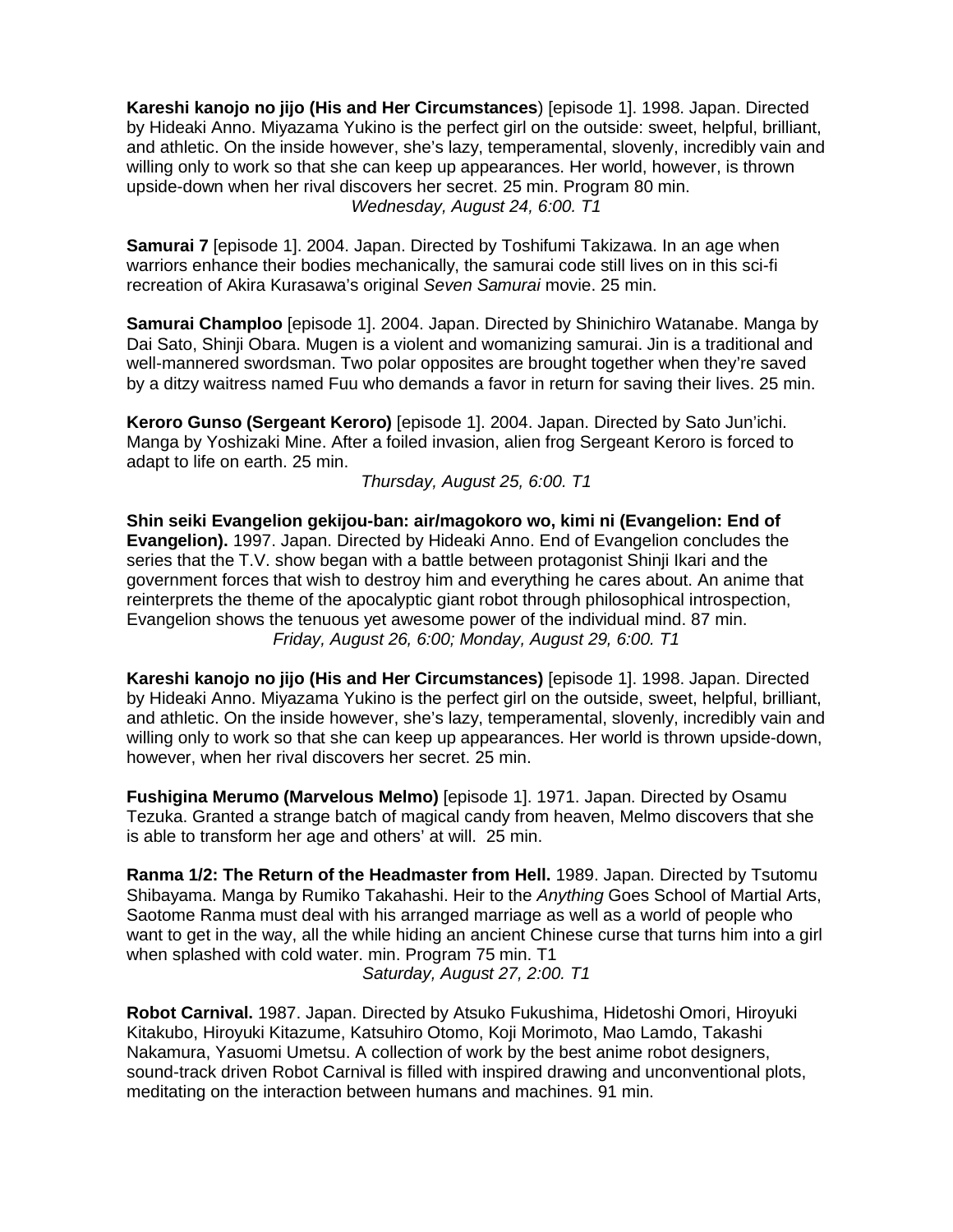# *Saturday, August 27, 5:00. T1*

**Kokaku kidotai (Ghost in the Shell).** 1995. Japan. Directed by Mamoru Oshii. Manga by Masamune Shirow. This icon for new anime's cyberpunk aesthetic underscores the increasingly surreal intersections between man and machine. Set in a dystopic future metropolis, the story follows bionic policewoman Major Motoko Kusanagi and her task force, Section 9 as they track down a renegade computer program hacking its way through the city. 83 min. Sunday, August 28, 2:00. T1

**Tetsujin Nijyuuhachigou (Gigantor)** [episode 1]. 1963. Japan. Directed by Yonehiko Watanabe. Manga by Tadao Wakabayashi, Mitsuteru Yokoyama. Finding Iron Man 28 is only the beginning of the adventure as Shotaro, a young boy, turns an evil secret government project against the mob. 25 min.

**Mobile Suit Gundam** [episode 1]. 1979. Japan. Directed by Yoshiyuki Tomino. In the midst of a great war between Earth and the orbiting spatial colonies otherwise known as Zeon, Amuro Ray discovers his scientist father's mobile suit known as the Gundam, and uses it to combat the Zeon forces on the side of Earth. In English. 25 min.

**FLCL/ Furi Kuri (Fooly Cooly)** [episode 1]. 2000. Japan. Directed by Tsurumaki Kazuya. Manga by Enokido Yohji. Sixth-grader Nandaba Naota and his crazy family meet Haruhara Haruko, a woman riding a flying vespa and wielding a guitar mixed with a lawnmower engine as strange hand-shaped machines start literally coming out of Naota's head. 30 min. Program 80 min.

Sunday, August 28, 5:00 (T2); Wednesday, August 31, 6:00 (T1)

**Hoshi no koe (Voices of a Distant Star).** 2002. Japan. Directed by Makoto Shinkai. In 2048, as the government fights a war against a far off alien threat, Mikako Nagamine is drafted into the army and taken away from her love, Noboru Terao. As Mikako is forced deeper into space, she remains a young girl while Noboru continues to age back on Earth. With only a text-sending cell phone to connect them, they cling to their youthful dreams as the two of them are further separated by both time and space. 30 min.

**Kumo no mukô, yakusoku no basho (Place Promised in Our Earlier Days.**) 2004. Japan. Directed by Makoto Shinkai. *Two boys working to revive their comatose friend discover that her sleep is linked to a secret that will challenge their vision of their futuristic world. 90 min. Thursday, September 1, 6:00 (T1); Friday, September 2, 6:00 (T1); Saturday, September 3, 1:30 (T2); Sunday, September 4, 5:00 (T1)*

*Interstella 5555, The 5tory of the 5ecret 5tar 5ystem. 2003. Japan/France. Directed by Kazuhisa Takenôchi, Leiji Matsumoto. Screenplay by Cédric Hervet, Guy-Manuel De Homem-Christo, Thomas Bangalter, Daft Punk. Four musicians from another galaxy are kidnapped by an evil manager to ultimately become the biggest band on earth. An animated musical, Interstella 5555 comprises the fourteen videos from Daft Punk's "Discovery" CD. 67 min. Thursday, September 1, 8:30 (T1); Saturday, September 3, 7:45 (T2)*

**Mind Game.** 2004. Japan. Directed by Masaaki Yuasa. Screenplay by Yuasa, based on a story by Robin Nishi. A wild psychedelic ride through Osaka's backstreets, the afterlife, and a whale's belly, Mind Game is a surreal take on the never-ending story through the limitless nature of possibility. Incorporating photo frames of the actual voice-actors' faces, the film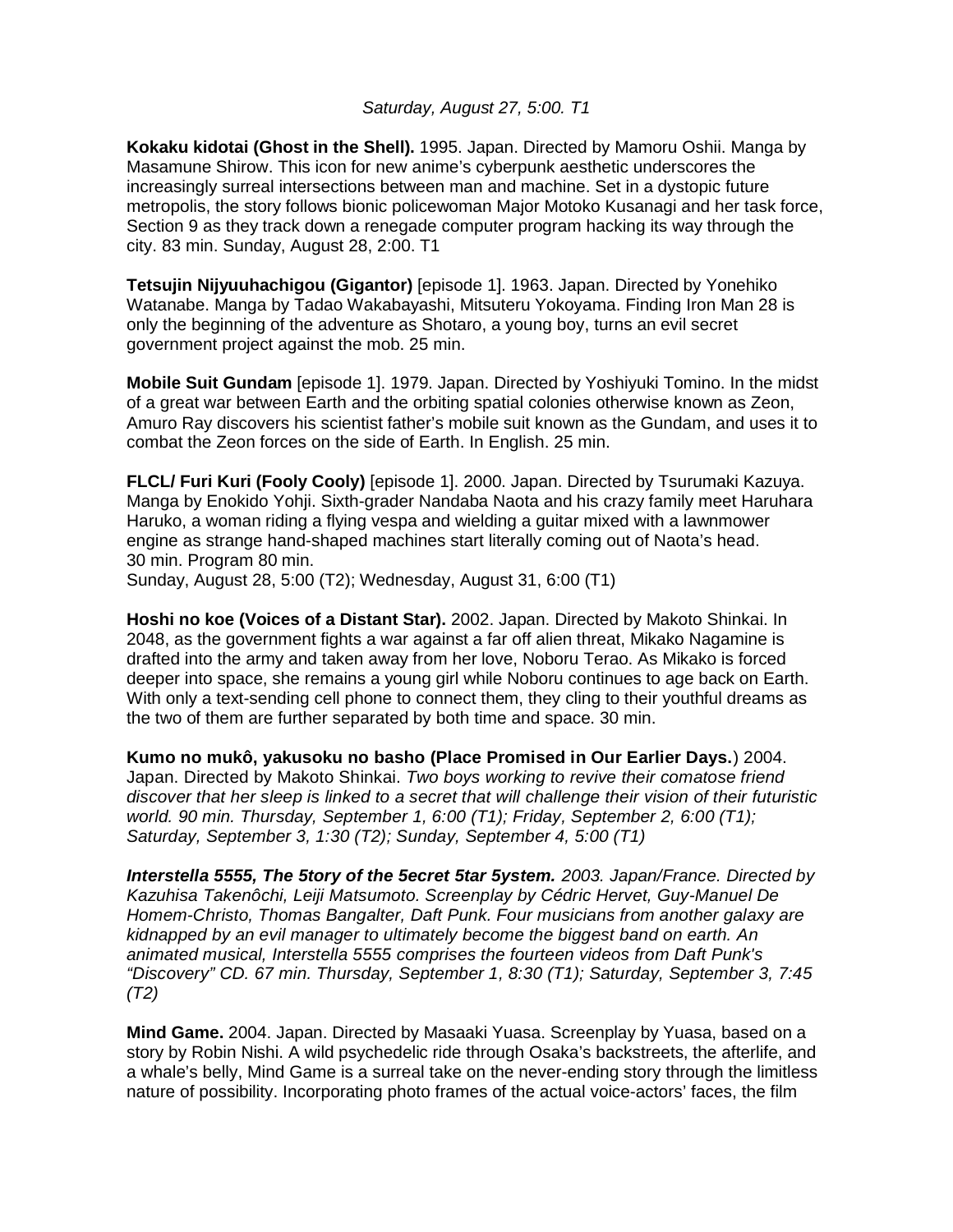reflects the rough aesthetic of the young production house Studio 4 Degree C, as well as an emerging anime trend toward DJ-style visual sampling. 104 min. Friday, September 2, 8:30 (T1); Saturday, September 3, 9:15 (T1); Sunday, September 4, 2:00 (T1); Monday, September 5, 5:45 (T1); Friday, September 9, 8:30 (T1); Saturday, September 10, 2:00 (T2)

**Robotto Kânibaru (Robot Carnival).** 1987. Japan. Directed by Atsuko Fukushima, Hidetoshi Omori, Hiroyuki Kitakubo, Hiroyuki Kitazume, Katsuhiro Ôtomo, Kôji Morimoto, Mao Lamdo, Takashi Nakamura, Yasuomi Umetsu. A collection of work by the best anime robot designers, sound-track driven Robot Carnival is filled with inspired drawing and unconventional plots, meditating on the interaction between humans and machines. 91 min. Saturday, September 3, 4:00. T2

**Kôkaku kidôtai (Ghost in the Shell).** 1995. Japan. Directed by Mamoru Oshii, Masamune Shirow. This icon for new anime's cyberpunk aesthetic underscores the increasingly surreal intersections between man and machine. Set in a dystopic future metropolis, the story follows bionic policewoman Major Motoko Kusanagi and her task force, Section 9 as they track down a renegade computer program hacking its way through the city. 83 min. Saturday, September 3, 6:00. T2

*Akira. 1988. Japan. Directed by Katsuhiro Ôtomo. When Neo Tokyo, motorcycle gang– member Tetsuo Shima becomes mixed up with a secret government project known as Akira, he is given supernatural powers that he then uses to try and destroy his captors along with the entire city. Conspiracy theories, telepathic and telekinetic children, and wild motorcycle rides decorate the neon-lit urban landscapes in a film that tests the human will and true friendship.. 124 min. Monday, September 5, 8:00. T2*

## *ANIME!!*

### **SCREENING SCHEDULE**

### **Sunday, July 10**

**2:00 p.m.** *Hinotori (The Phoenix: Chapter of Dawn)* **[4 episodes].** 1966/2004. Japan. Manga by Osamu Tezuka. HD version directed by Ryousuke Takahashi. A story involving a mythical bird and man's quest for immortality in the distant past and the far-off future. In English. 100 min. Also screening: Friday, July 15, 6:00 p.m.

### **Monday, July 11**

**6:00 p.m.** *Akira***.** 1988. Japan. Directed/manga by Katsuhiro Otomo. A motorcycle gang–member in Neo Tokyo becomes mixed up with a secret government project called Akira, and discovers his supernatural powers. An anime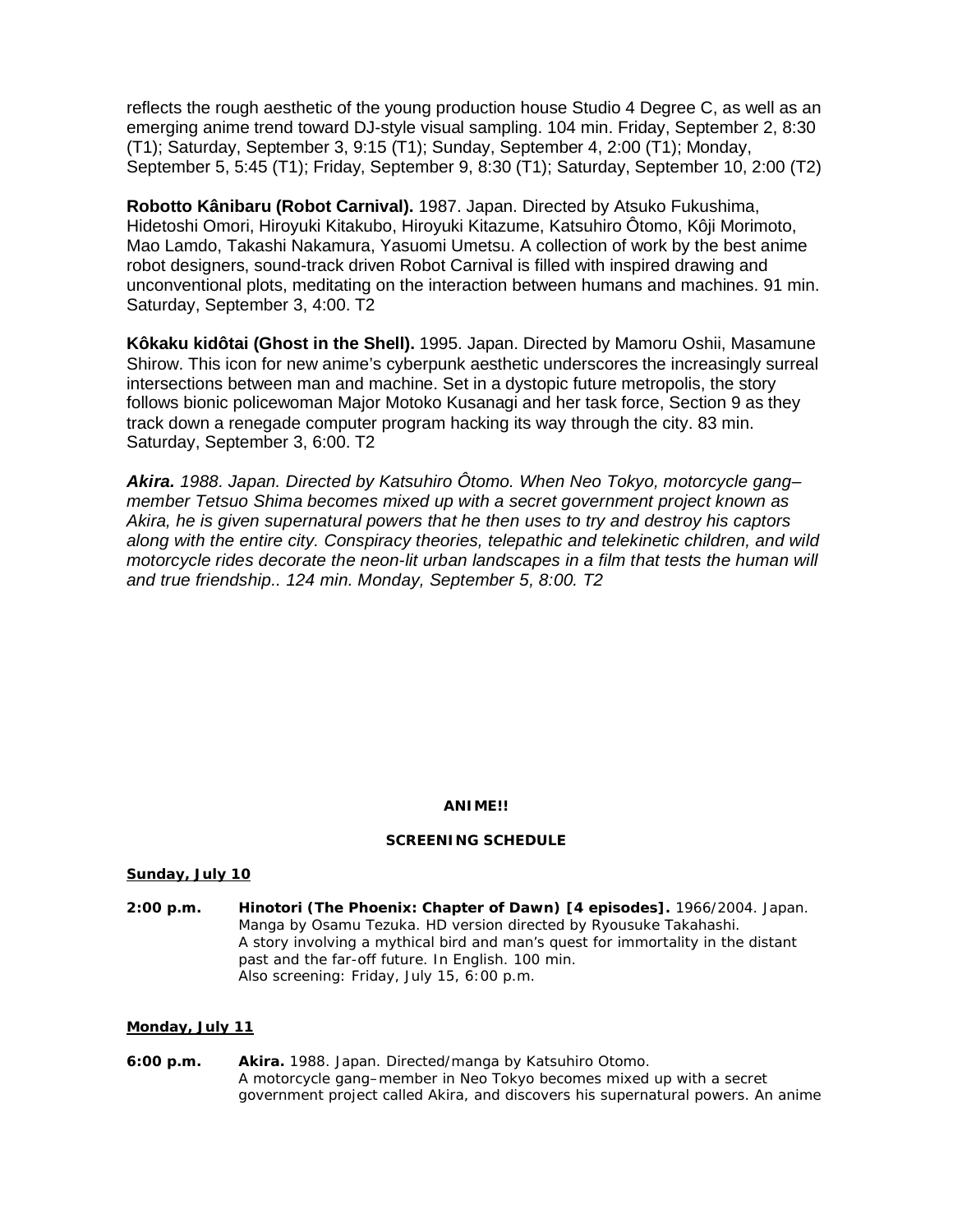featuring conspiracy theories, telepathic and telekinetic freaks, and wild motorcycle rides across neon-lit urban landscapes. 124 min.

Directed by Katsuhiro Ôtomo. In Neo Tokyo, Tetsuo Shima and Kaneda Shôtarô belong to a high school motorcycle gang. Tetsuo becomes mixed up with a secret government project called Akira, and discovers his supernatural powers. Bonds of friendship and humanity are tested in this anime featuring conspiracy theories, telepathic and telekinetic freaks, and wild motorcycle rides across neon-lit urban landscapes. 124 min

Also screening: Wednesday, July 20, 6:00; Monday, September 5, 8:00 p.m.

**8:00 p.m.** *Ranma 1/2: P-P-Chan, He Is Good for Nothing.* 1989. Japan. Directed by Tsutomu Shibayama. Manga by Rumiko Takahashi. When splashed with water, Ranma turns into a girl. 25 min.

> *Urusei yatsura (Beautiful Dreamer).* 1984. Japan. Directed by Mamoru Oshii. Manga by Rumiko Takahashi. High school student Ataru meets Lum, an alien princess with the attributes of a demon, including horns and tiger-skin bikini costume. 90 min.

*Monday, July 11, 8:00; Sunday, July 17, 2:00. T2*

#### **Wednesday, July 13**

**6:00 p.m.** *Rurouni Kenshin* **[episode 1].** 1996. Japan. Directed by Kazuhiro Furuhashi. Manga by Nobuhiro Watsuki. At the start of the Meiji Restoration, reformed samurai killer Kenshin protects a once-proud sword school from criminals and government intrigue. 25 min.

> *Crayon Shin-chan: Tip and Run! Pig Hoof Battle.* 1998. Japan. Directed by Masaaki Yuasa. Manga by Usui Yoshito. Shin-chan, a precocious child, has wild adventures. 50 min.

*Wednesday, July 13, 6:00; Monday, July 18, 6:00. T2*

### **Friday, July 15**

- **6:00 p.m.** *Hinotori (The Phoenix: Chapter of Dawn)* **[4 episodes].** See Sunday, July 10, 2:00 p.m.
- **8:00 p.m.** *Ginga tetsudô 999 (Galaxy Express 999)* **[episode 1].** 1978. Japan. Directed by Nobutaka Nishizawa. Manga by Leiji Matsumoto. A hero journeys toward the Andromeda Galaxy. 25 min.

*Waga seishun no Arcadia (Space Pirate Captain Harlock: Arcadia of My Youth).* 1982. Japan. Directed by Tomoharu Katsumata. Manga by Leiji Matsumoto. Harlock returns to his unsettled past and goes deep into the galaxy in defiance of the unjust Illumidas Occupation Forces. 130 min.

**Friday, July 15, 8:00 (T2); Thursday, July 21, 8:00 (T1)**

#### **Saturday, July 16**

**2:00 p.m.** *Tetsuwan Atomu (Astroboy)* **[episode 1].** 1963. Japan. Directed/manga by Osamu Tezuka. An irresistible robot with a heart of gold fights threats to humankind. 25 min.

> *Fushigina Merumo (Marvelous Melmo)* **[episode 1].** 1971. Japan. Directed/manga by Osamu Tezuka. Magical candies allow little Melmo to transform her age at will. 25 min.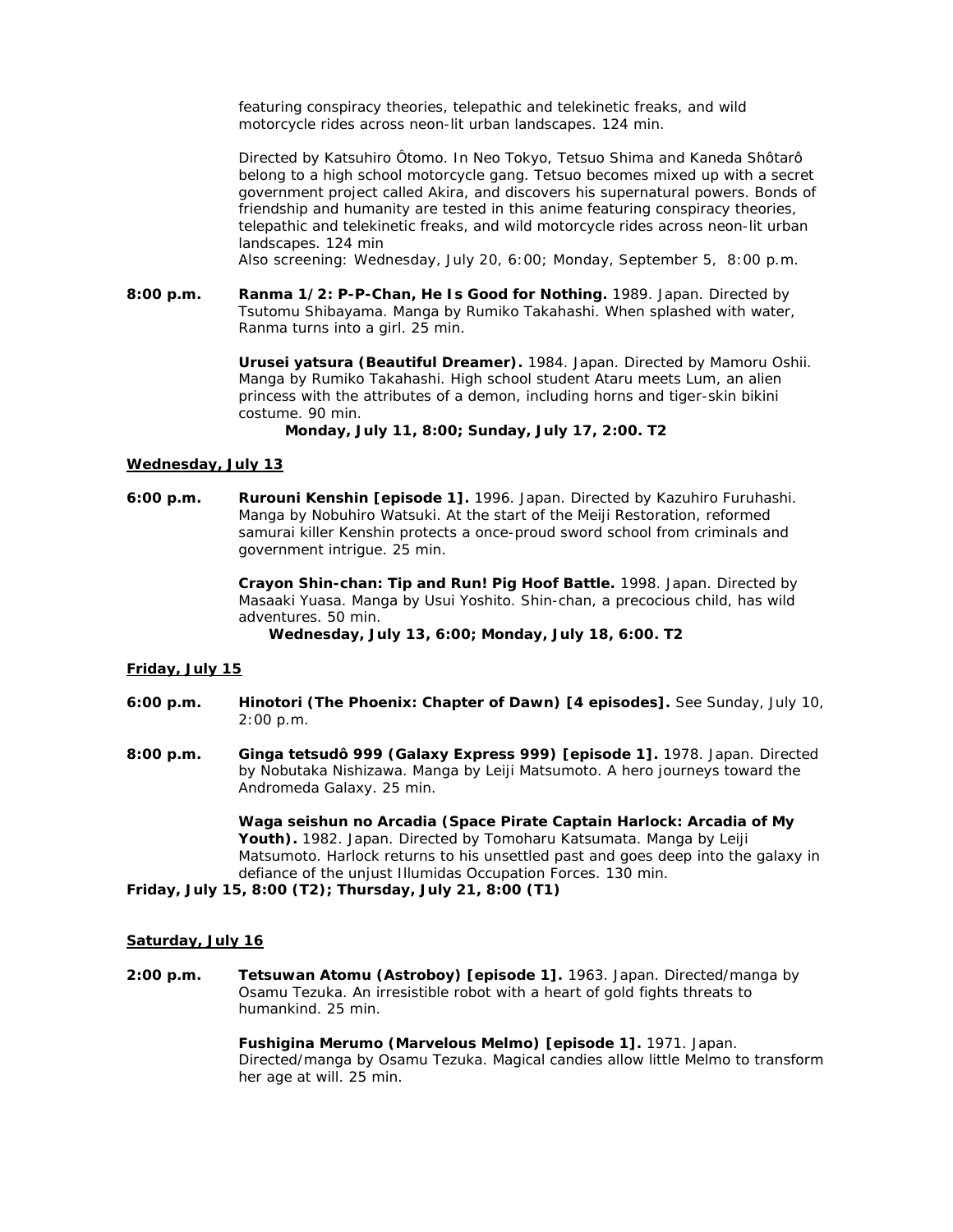*Hinotori (The Phoenix: Chapter of Dawn)* **[episode 1 only].** 1966/2004. Japan. HD version directed by Ryousuke Takahashi. Manga by Osamu Tezuka. A story involving a mythical bird and man's quest for immortality in the distant past and the far-off future. In English. 25 min. Program 75 min.

- **4:00 p.m.** *Dragonball: shenron no densetsu (Dragon Ball: Legend of the Dragon).* 1986. Japan. Directed by Daisuke Nishio. Manga by Akira Toriyama. A loose reworking of a classic Chinese tale, combining slapstick comedy with kung fu action. 45 min.
- **6:00 p.m.** *Boku no chikyu wo mamotte (Please Save My Earth).* 1994. Japan. Directed by Kazuo Yamazaki. Manga by Hiwatari Saki. Seven strangers who share a dark past dream of the moon. 30 min.

*Shoujo kakumei Utena (Revolutionary Girl Utena)* **[episode 1].** 1997. Japan. Directed by Kunihiko Ikuhara. Manga by Chiho Saito. Utena cross-dresses and fights duels. 25 min.

*Kareshi kanojo no jijo (His and Her Circumstances)* **[episode 1].** 1998. Japan. Directed by Hideaki Anno. Yukino strives to keep up appearances. 25 min. Program 80 min.

## **Wednesday, July 20**

**6:00 p.m.** *Akira***.** See Monday, July 11, 6:00 p.m.

### **Thursday, August 25**

**6:00 p.m.** *Samurai 7* **[episode 1].** 2004. Japan. Directed by Toshifumi Takizawa. In an age when warriors enhance their bodies mechanically, the samurai code still lives on. 25 min.

> *Samurai Champloo* **[episode 1].** 2004. Japan. Directed by Shinichiro Watanabe. Manga by Dai Sato, Shinji Obara. Dispossessed samurai and a ditzy waitress come together amid hip-hop. 25 min.

*Keroro Gunso (Sergeant Keroro)* **[episode 1].** 2004. Japan. Directed by Sato Jun'ichi. Manga by Yoshizaki Mine. Foiled alien frog invaders adapt to life on earth. 25 min.

### **Friday, August 26**

**6:00 p.m.** *Shin seiki Evangelion gekijou-ban: air/magokoro wo, kimi ni (Evangelion: End of Evangelion).* 1997. Japan. Directed by Hideaki Anno. Young Shinji battles mysterious government forces and his own internal conflicts. An anime that reinterprets the theme of the apocalyptic giant robot through philosophical introspection. 87 min. *Friday, August 26, 6:00; Monday, August 29, 6:00. T1*

### **Saturday, August 27**

**2:00 p.m.** *Kareshi kanojo no jijo (His and Her Circumstances)* **[episode 1].** 1998. Japan. Directed by Hideaki Anno. Yukino strives to keep up appearances. 25 min.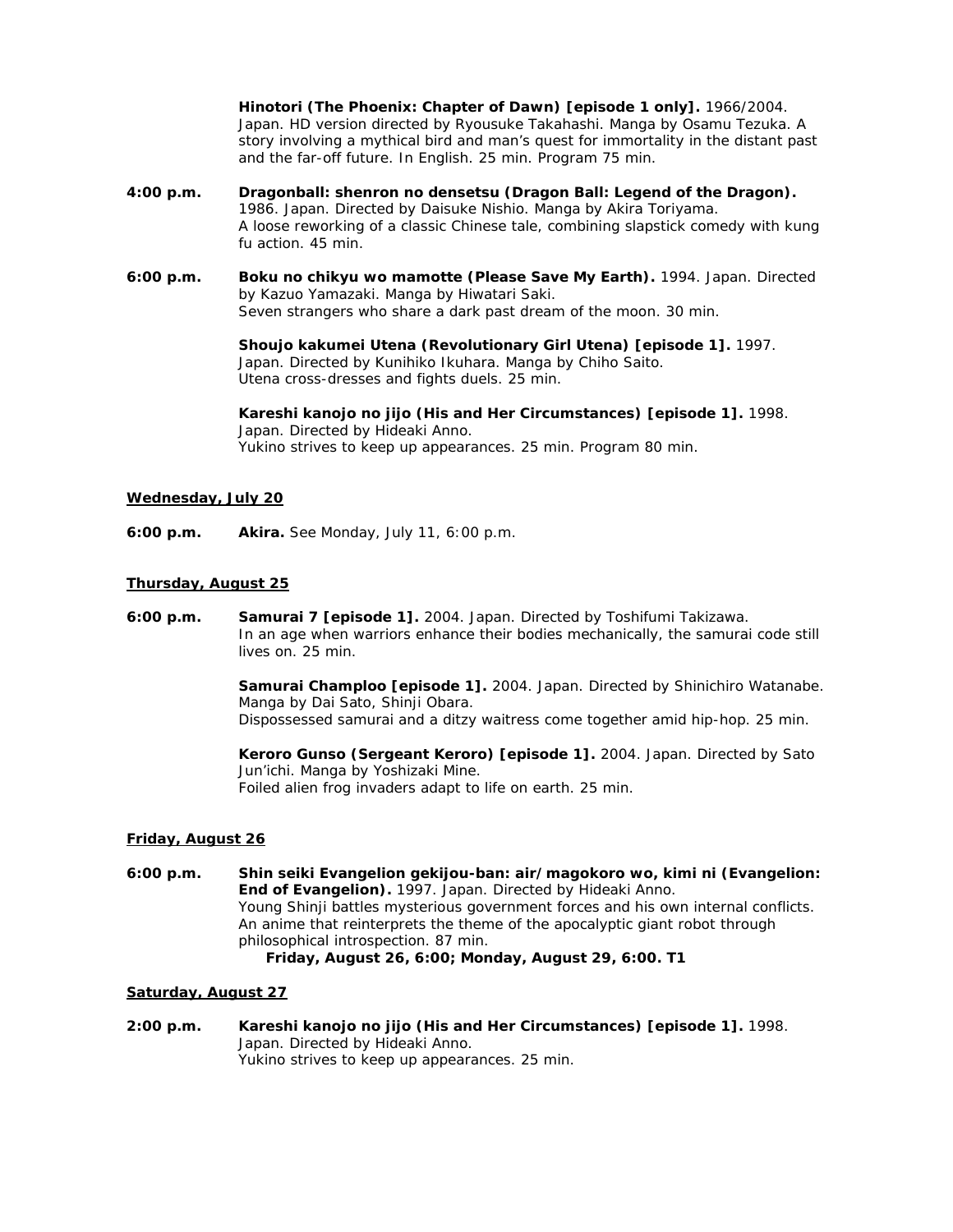*Fushigina Merumo (Marvelous Melmo)* **[episode 1].** 1971. Japan. Directed by Osamu Tezuka. Magical candies allow little Melmo to transform her age at will. 25 min.

*Ranma 1/2: The Return of the Headmaster from Hell***.** 1989. Japan. Directed by Tsutomu Shibayama. Manga by Rumiko Takahashi. When splashed with water, Ranma turns into a girl. 25 min. Program 75 min. T1

## **Saturday, August 27**

**5:00 p.m.** *Robot Carnival.* 1987. Japan. Directed by Atsuko Fukushima, Hidetoshi Omori, Hiroyuki Kitakubo, Hiroyuki Kitazume, Katsuhiro Otomo, Koji Morimoto, Mao Lamdo, Takashi Nakamura, Yasuomi Umetsu. An omnibus filled with inspired drawing and unconventional plots, meditating on the interaction between robots and humans. 91 min.

### **Sunday, August 28**

**2:00 p.m.** *Kokaku kidotai (Ghost in the Shell).* 1995. Japan. Directed by Mamoru Oshii. Manga by Masamune Shirow. Evidence of the increasingly surreal hybridization of man and machine in recent anime's cyberpunk aesthetic. A bionic policewoman and her task force track down a renegade computer program in a dystopic future metropolis. 83 min.

### **Sunday, August 28**

**5:00 p.m.** *Tetsujin Nijyuuhachigou (Gigantor)* **[episode 1].** 1963. Japan. Directed by Yonehiko Watanabe. Manga by Tadao Wakabayashi, Mitsuteru Yokoyama. Shotaro turns an evil secret government project into good. 25 min.

> *Mobile Suit Gundam* **[episode 1].** 1979. Japan. Directed by Yoshiyuki Tomino. A boy discovers his scientist father's mobile suit, and combats enemy Zeon forces. In English. 25 min.

*FLCL (Fooly Cooly)* **[episode 1].** 2000. Japan. Directed by Tsurumaki Kazuya. Manga by Enokido Yohji. A sixth-grader and her crazy family captivate otaku ("geek") insiders. 30 min.

Program 80 min. **Sunday, August 28, 5:00 (T2); Wednesday, August 31, 6:00 (T1)**

### **Thursday, September 1**

**6:00 p.m.** *Hoshi no koe (Voices of a Distant Star).* 2002. Japan. Directed by Makoto Shinkai.

In 2048, the government threatens Mikako Nagamine and Noboru Terao's love by selecting Mikako to fight in an intergalactic war. Mikako remains a teenager, while Noboru grows up. 30 min.

*Kumo no mukô, yakusoku no basho (Place Promised in Our Earlier Days.* 2004. Japan. Directed by Makoto Shinkai.

Two boys working to revive their comatose friend discover that her sleep is linked to the secrets of the world. 90 min. Thursday, September 1, 6:00 (T1); Friday, September 2, 6:00 (T1); Saturday, September 3, 1:30 (T2); Sunday, September 4, 5:00 (T1)